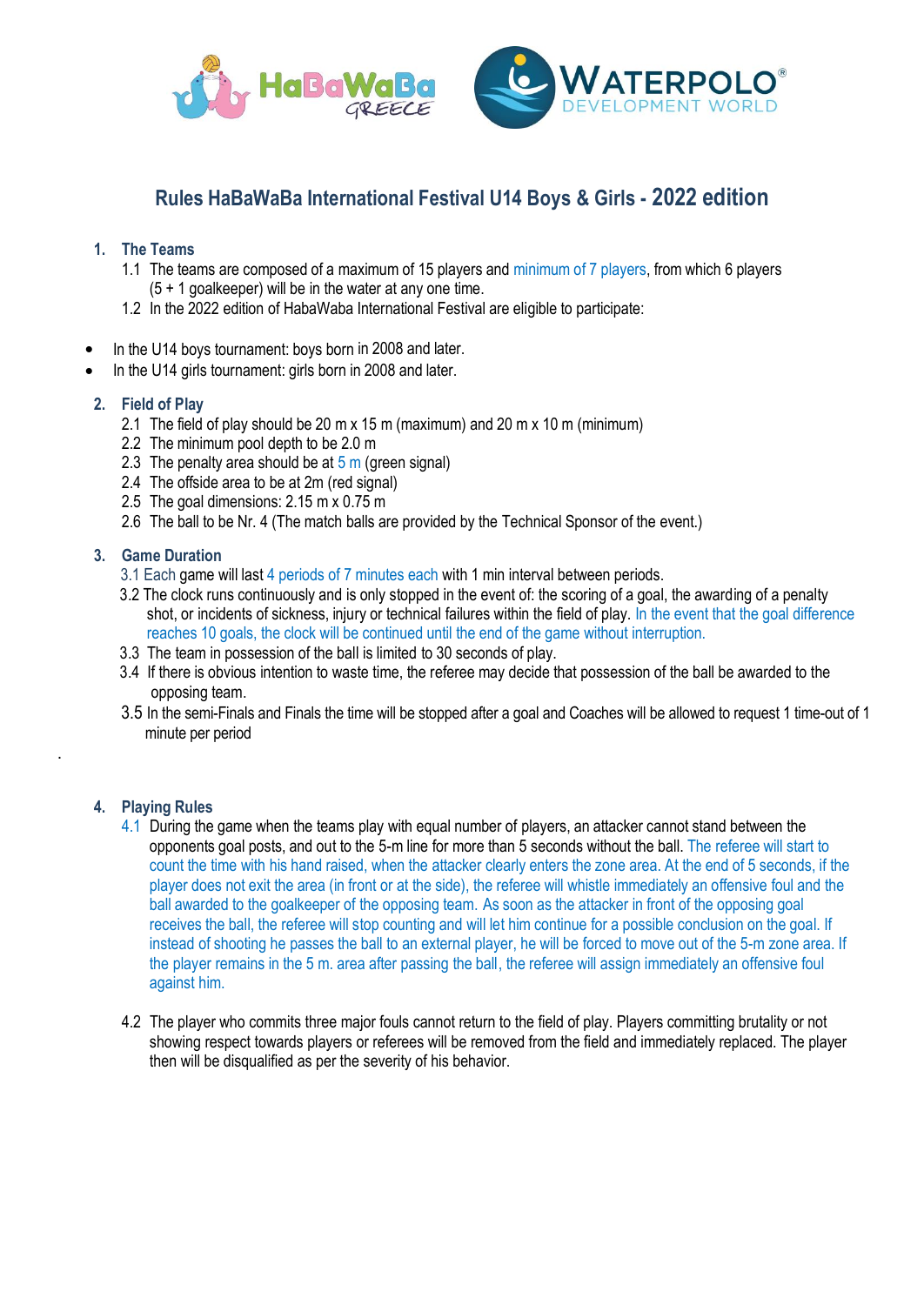



- 4.4 At any time in the game, a player may be substituted by leaving the field of play at the re-entry area nearest to the player's own goal line. The substitute may enter the field of play from the re-entry area as soon as the player has visibly risen to the surface of the water within the re-entry area.
- 4.4 The goalkeeper may be replaced only at the following stages of the game:
	- *a) after a goal is scored*
	- *b) during the interval between the game periods*
	- *c) in case of interruption of the game called from the referee in case of injury*
- 4.4.1 The player replacing the goalkeeper must wear a red cap

 4.4.2 The goalkeeper may move further than the half of the field at any time and participate in the attack of his team.

#### **5. Major Fouls**

5.1 Illegal Contact Fouls Punishable by Exclusion

5.1.1 A foul of illegal contact is when a player, holds, pulls back or pushes his opponent in possession, or not in possession of the ball, with the intent of impeding his movement. The penalty for illegal contact will be an exclusion foul on the offending player.

5.1.2 The player who defends at arm's length (i.e. close enough to touch) of an opponent in a static position, with or without possession of the ball, must make both hands visible to the referee above the surface of the water, but without having to extend them vertically. The non-visibility of the hands is to be considered restraining, pushing or leaning against the opponent's body and not on the ball. This is considered an "illegal contact foul".

5.1.3 A player who is defending an opponent attempting to move (swim) or already moving (swimming) will not be allowed to impede his movement by holding, pulling back, pushing him (as defined above) or swimming over his body; but will be allowed to swim (move his arms in a swimming motion) in order to maintain position and defend the moving player. Impeding movement of a moving player is also considered an "illegal contact foul" 5.1.4 An excluded player can immediately return to the field (except for brutality, violent game, or disrespect) after first entering the ejection area placed under the bench.

#### 5.2 Penalty Fouls

If a defender commits a "foul of illegal contact" within the 5-m zone, with the clear intent of preventing the scoring of a goal, a 5-m penalty will be awarded against him.

#### 5.3 Illegal Zone Foul

5.3.1 During the game, when the teams play with equal number of players and the attacking team crosses the midcourt of the field with all its field players, a zone defense is not allowed. The foul deriving from this situation will be called "illegal zone foul" and will be punished with an exclusion foul awarded against the player who remains stationary to protect a play area.

5.3.2 An illegal zone foul occurs when a defending player is more than one meter away from the attacking player that he is guarding.

5.4 A player who commits three (3) major fouls cannot return to the field of play.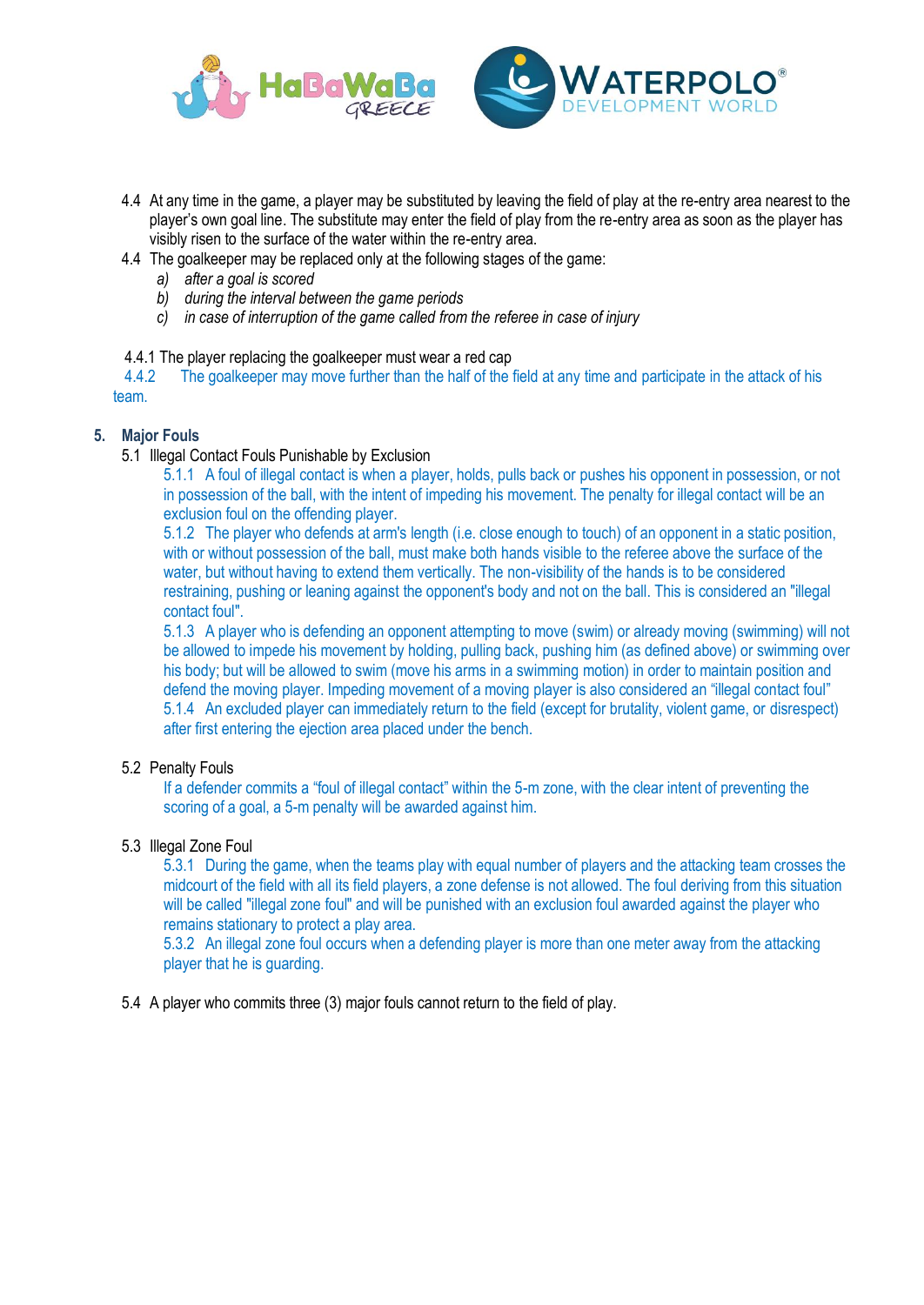



#### **6. Offensive Fouls**

When an attacking player, with or without possession of the ball, is holding, pushing, or pushing-off a defender's body to obtain an advantage, he commits an offensive foul. This is considered "illegal contact foul" as well, and involves immediate change of ball possession and a free throw to the opposing team.

## **7. Free Throws**

7.1 Following an exclusion due to "illegal contact foul" a free throw shall be taken from the location of the ball, except if the "illegal contact foul" is committed by a defending player within the defender's 2 meter area, the free throw shall be taken on the 2-meter line opposite to where the foul was committed.

7.2 When an attacking player suffers a major foul due to an "illegal contact foul" outside the 5 m. line, he cannot shoot directly; but may play the free throw, pass or move in any direction and then shoot.

#### **8. Brutality Foul**

Players committing brutality, or not showing respect towards players or referees, will be removed from the field and immediately replaced. The player then will be disqualified as per the severity of his behavior. The disqualification for the next game will be automatic and irrevocable. The technical commission may decide, on the basis of the incident gravity, whether to assign additional games of disqualification.

#### **9. Points**

- 9.1 The winning team will be awarded 3 points
- 9.2 In case of a tie, one (1) point will be awarded 1 point to each team
- 9.3 The losing team will be awarded 0 points
- 9.4 After the conclusion of the round robin phases a draw will not be allowed. Therefore if the match ends in a draw a series of five penalty shots will take place. If, at the end of this phase, the teams are still tied, then each team will alternately take a penalty shot until a victory emerges. The players will take their penalties in the same order as the first series of penalty shots.
- 9.5 In the event that two or more teams have the same points after the round robin matches, the following criteria will be applied to determine the final standing of the teams:
	- *a) Result in the match between the teams with equal points.*
	- *b) Superior goal difference between the teams with same points.*
	- *c) Highest number of goals scored between the teams with the same points*
	- *d) Superior goal difference in the group*
	- *e) Greater number of goals scored in the group*
	- *f) Draw*

#### **10. Referees and Desk officials**

- 10.1 One referee to officiate each game
- 10.2 One secretary to keep the protocol of the game, the score and also to control the improper re-entry of excluded players improper entry of substitutes, exclusion of players and the 4th (fourth) "illegal contact foul"
- 10.3 One timekeeper to record the exact periods of actual play and the intervals between periods.

#### **11. Miscellaneous**

- 11.1 Only the coach and up to two assistants or team officials can sit on the bench.
- 11.2 Only the coach may give instructions to the team and walk along the poolside to the half way line of the field of play. The coach shall immediately reposition themselves on the bench at the end of the attack of their team. The coach must not be a hindrance to the work of the referee at any given point.
- 11.3 During the tournament, the coach and accompanying staff will be obliged to wear the accreditation provided by